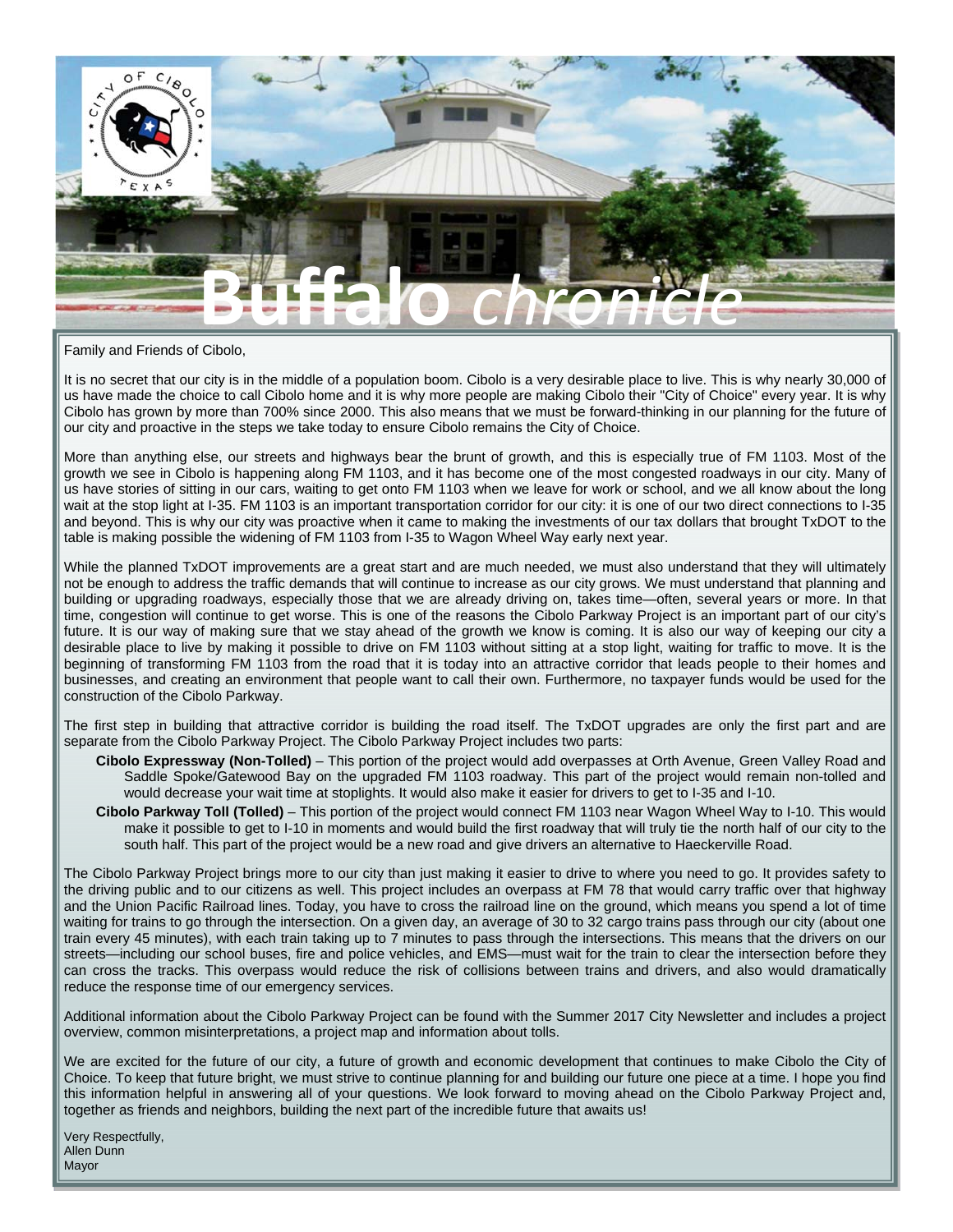**Buffalo** chronicle



## **PROJECT OVERVIEW**

The Cibolo Parkway Project aims to serve as a north-south connection between Interstate 35 and Interstate 10, with the goals of improving mobility within Cibolo and helping drive economic growth in the city's southern sector. Currently, FM 1103 serves as an important corridor connecting commuters from Cibolo to I-35 to San Antonio and points beyond, but it does not have the capacity to satisfy current or projected traffic trends in the area.

The Cibolo Expressway portion, as part of the Cibolo Parkway, would complement TxDOT improvements set to be made on FM 1103 from I-35 to Weil Road. This portion of the project would remain non-tolled and add overpass bridges at Orth Avenue, Green Valley Road and Saddle Spoke/Gatewood Bay.

The Cibolo Parkway Toll portion would start at Weil Road and continue to I-10. Overpass bridges would be built at FM 78, Lower Sequin Road and Bolton Road. This portion of the project would be tolled and give Cibolo commuters an option to access I-10.



The proposed overpass (above), as part of the Cibolo Parkway Toll portion, would allow drivers and emergency vehicles to drive over FM 78 and the Union Pacific Railroad

# **MYTH VS. FACT**

**MYTHEL Drivers on the Cibolo Expressway portion** of the project would have to pay tolls.

FACT: Residents currently living alongside the existing FM 1103 would not have to pay tolls to drive the upgraded roadway. Only drivers that access the Cibolo Parkway Toll portion, will be tolled.

**MYTH #2: The Cibolo Parkway Project would use** the city general obligation bonds issued in 2015 to improve FM 1103.

FACT: The city's general obligation bonds would only be used for TxDOT's planned widening of FM 1103. The proposed overpasses, as part of the Cibolo Expressway portion, are independent of the

TxDOT improvements and would be privately funded. No city funds are being allocated to build any part of the Cibolo Parkway Project.

**MYTH #3: There is no evidence the project will** improve safety for Cibolo residents.

FACT: An average of 30 to 32 cargo trains daily use the Union Pacific Railroad through Cibolo, blocking northto-south access for emergency vehicles for up to seven minutes at a time. The project includes adding an overpass bridge at FM 78 over the Union Pacific Railroad tracks and the Town Creek Drainage watershed that would substantially improve emergency vehicle travel times to areas south of FM 78.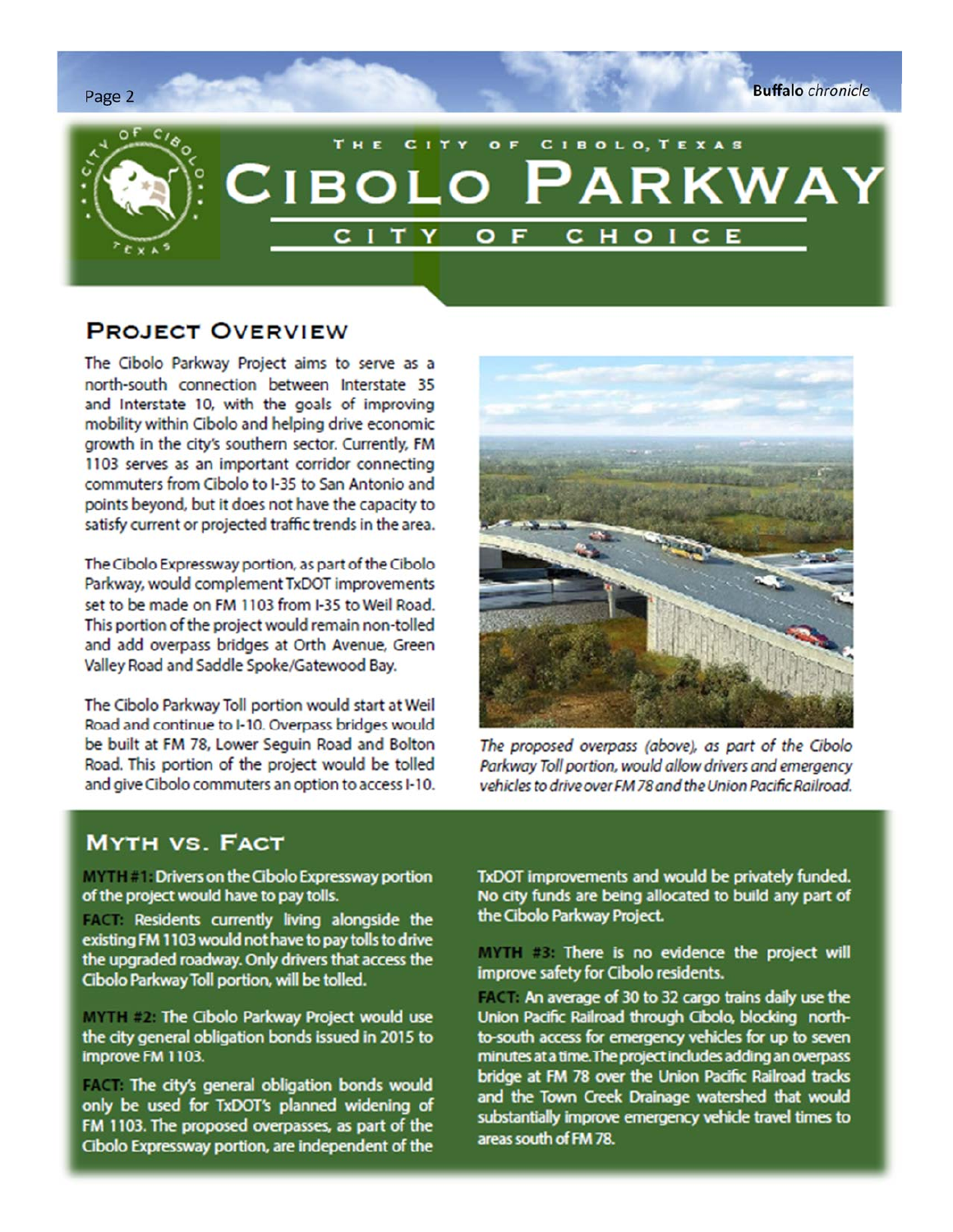

# **PROJECT MAP**



## **THE CORRIDOR**

- . The map to the left displays the limits of the Cibolo **Expressway portion in** yellow (non-tolled) and the **Cibolo Parkway Toll portion** in blue (tolled).
- . The Cibolo Parkway Toll portion is the proposed 7-mile tolled parkway that would connect northern Cibolo to Interstate 10.
- . The Cibolo Expressway portion would include the labeled overpasses and remain non-tolled. Trips that begin and end on the **Cibolo Expressway portion** would not be tolled.
- The entire project corridor would be located inside Cibolo city limits.

## **CONNECT WITH US**

ON THE PROJECT AND STAY UP-TO-DATE. VISIT WWW.CIBOLOTX.GOV

OR LIKE THE CITY'S FACEBOOK PAGE WWW.FACEBOOK.COM/CITYOFCIBOLO